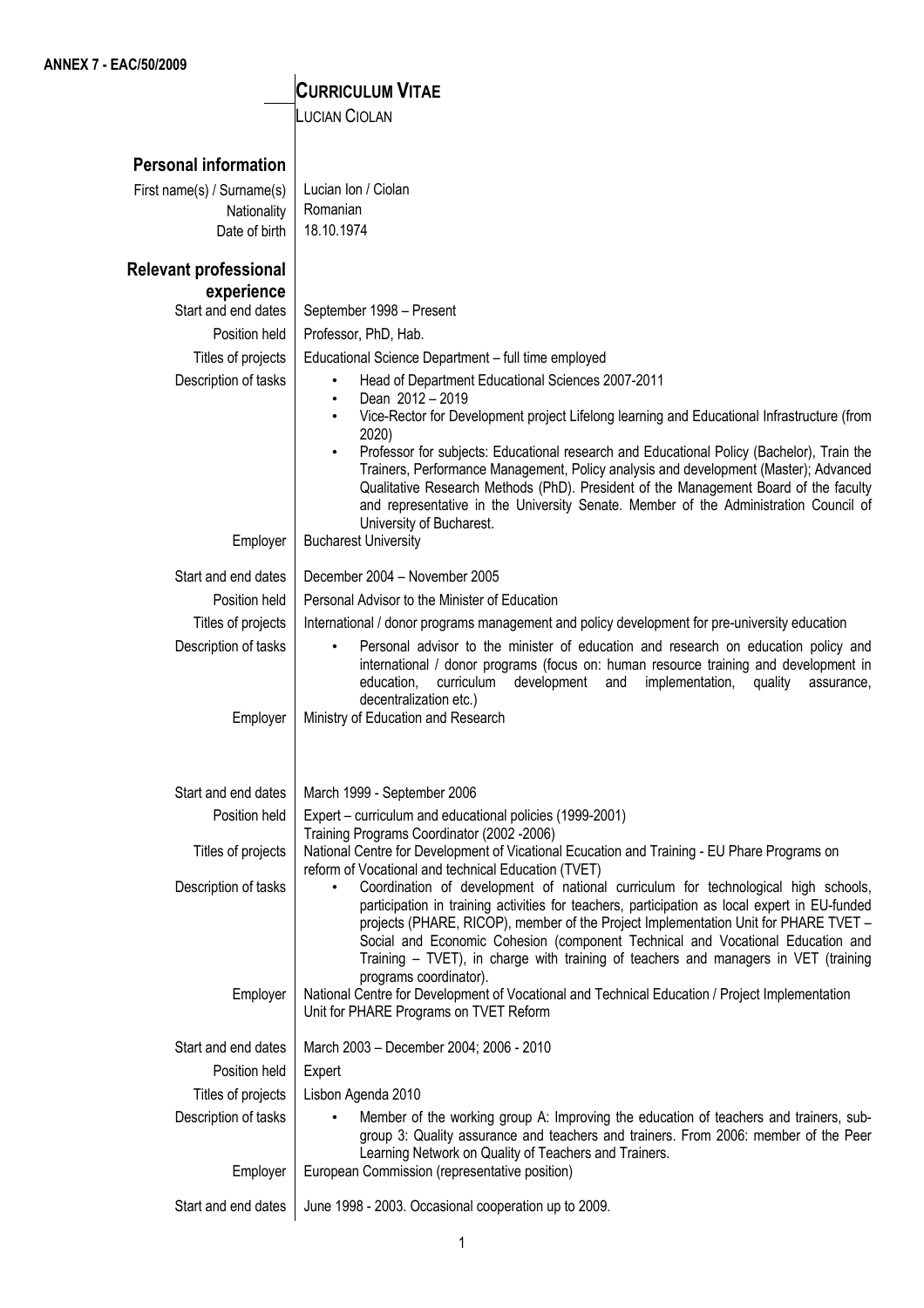| Position held                                                                | Consultant, trainer                                                                                                                                                                                                                                                                                                                                                                                   |
|------------------------------------------------------------------------------|-------------------------------------------------------------------------------------------------------------------------------------------------------------------------------------------------------------------------------------------------------------------------------------------------------------------------------------------------------------------------------------------------------|
| Titles of projects                                                           | School development in intercultural communities; Teacher training on curriculum development                                                                                                                                                                                                                                                                                                           |
| Description of tasks                                                         | Participation in different programs as trainer and consultant.<br>$\bullet$<br>Tasks: program monitoring and evaluation, development of learning materials for teachers,<br>$\bullet$<br>training of teachers and parents, consultancy on project development and implementation,<br>participation in support programs for disadvantaged areas, especially for Rroma<br>communities.                  |
| Employer                                                                     | Center Education 2000+ (Open Society Foundation between 1998-1999)                                                                                                                                                                                                                                                                                                                                    |
| Start and end dates                                                          | $1997 - 2002$                                                                                                                                                                                                                                                                                                                                                                                         |
| Position held                                                                | Expert, member of the coordination group                                                                                                                                                                                                                                                                                                                                                              |
| Titles of projects                                                           | Pre-university education reform project co-financed by Romanian Government and World Bank                                                                                                                                                                                                                                                                                                             |
| Description of tasks                                                         | Coordination of development of national curriculum for general secondary education<br>$\bullet$<br>(gymnasia), high schools, technological high schools; development of policy documents<br>and methodologies in the field of curriculum development; participation in organization and<br>delivery of training activities for teachers                                                               |
| Employer                                                                     | National Council for Curriculum                                                                                                                                                                                                                                                                                                                                                                       |
| Start and end dates                                                          | September 1995 - September 1998                                                                                                                                                                                                                                                                                                                                                                       |
| Position held                                                                | Scientific researcher                                                                                                                                                                                                                                                                                                                                                                                 |
| Titles of projects                                                           | Curriculum design and development; curriculum development policies                                                                                                                                                                                                                                                                                                                                    |
| Description of tasks                                                         | Curriculum Department - participation in research projects related to integrated curriculum<br>٠<br>development and curriculum policies for educational reform in Romania.<br>Deputy head of Curriculum Department beginning with January 1998.<br>From September 1998 - associated researcher, participation in project related to trainig<br>$\bullet$<br>needs assessment and curriculum policies. |
| Employer                                                                     | Institute of Educational Sciences                                                                                                                                                                                                                                                                                                                                                                     |
| <b>Education and training</b>                                                |                                                                                                                                                                                                                                                                                                                                                                                                       |
| Dates                                                                        | 2016                                                                                                                                                                                                                                                                                                                                                                                                  |
| Title of qualification awarded                                               | <b>Habilitation in Educational Sciences</b>                                                                                                                                                                                                                                                                                                                                                           |
|                                                                              |                                                                                                                                                                                                                                                                                                                                                                                                       |
| Principal subjects/occupational skills                                       | <b>Educational Sciences</b>                                                                                                                                                                                                                                                                                                                                                                           |
| covered<br>Name and type of organisation providing<br>education and training | University of Bucharest                                                                                                                                                                                                                                                                                                                                                                               |
| Dates                                                                        | October 1998 - December 2005                                                                                                                                                                                                                                                                                                                                                                          |
| Title of qualification awarded                                               | PhD in education / Pedagogy (Doctorate in Educational Sciences)                                                                                                                                                                                                                                                                                                                                       |
| Principal subjects/occupational skills                                       | Curriculum design and development, educational policy                                                                                                                                                                                                                                                                                                                                                 |
| covered<br>Name and type of organisation providing<br>education and training | University of Bucharest                                                                                                                                                                                                                                                                                                                                                                               |
|                                                                              |                                                                                                                                                                                                                                                                                                                                                                                                       |
| Dates                                                                        | October 1997 - June 1998                                                                                                                                                                                                                                                                                                                                                                              |
| Title of qualification awarded<br>Principal subjects/occupational skills     | Master degree on Educational Management and Administration.<br>Management of educational institutional, management and evaluation of educational and social                                                                                                                                                                                                                                           |
| covered<br>Name and type of organisation providing<br>education and training | programs<br>University of Bucharest,<br>Faculty of Psychology and Educational Sciences                                                                                                                                                                                                                                                                                                                |
| Dates                                                                        | October 1993 - June 1997                                                                                                                                                                                                                                                                                                                                                                              |
| Title of qualification awarded                                               | Graduate of the specialization Pedagogy, Licensed (BA) in Pedagogy                                                                                                                                                                                                                                                                                                                                    |
| Principal subjects/occupational skills<br>covered                            | Pedagogy, sociology of education, psychology of education, learning and instruction                                                                                                                                                                                                                                                                                                                   |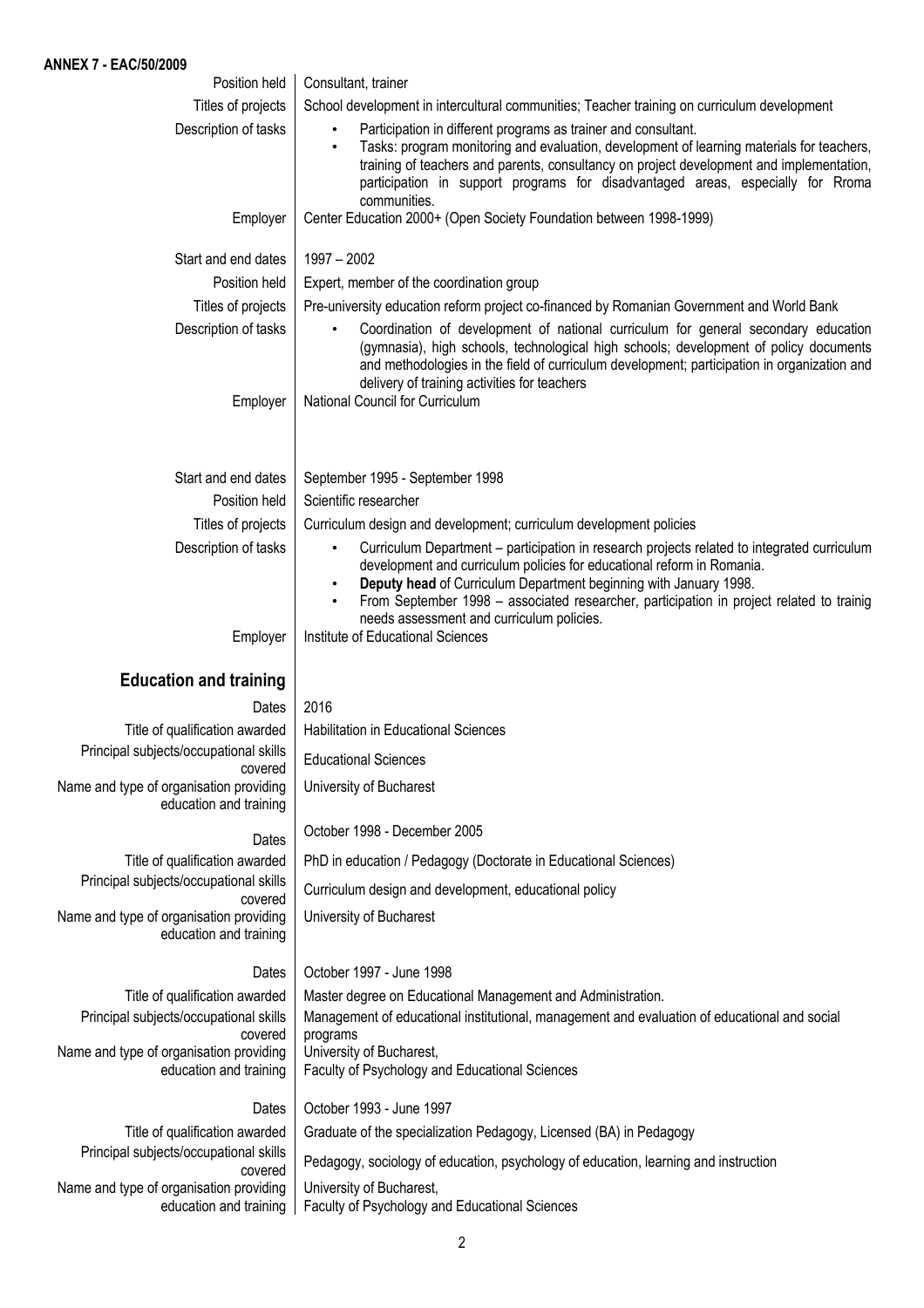## **Personal skills and competences** Mother tongue(s)  $\vert$  Romanian Other language(s) **Understanding Speaking Writing** European level (\*) | Listening | Reading | Spoken interaction | Spoken production **English | | C1 | C1 | C1 | C1 | C1 | C1** C1 **French** B2 B2 B1 B1 A2 (\*) Common European Framework of Reference for Languages **Other relevant skills and competences Academic management and quality assurance Training & HRD skills** Extensive experience of management positions in higher education: head of department (4 years), dean of faculty (8 years), vice-rector (2 years). Representative of academic staff in University of Bucharest Quality Assurance Commission, presindet of QA commission at department and faculty level. Extensive experience in quality assurance, as member of the ARACIS National Registry of Evaluators for Educational Sciences (from 2007), secretary (2007-2011) and president (from 2016) of the Commission for Education, Administrative Sciences and Psychology. Member of the first Board of ARACIP, when being established. Vice-president of the Accreditation commission of National Centre for Teacher Training. International consultant for quality assurance and higher education development for European Commission, European Training Foundation (ETF), CEDEFOP. Expertise provided in education and quality assurance projects in Poland, Serbia, Bosnia and Herzegovina, Republic of Moldova etc. Accredited trainer of different national and international bodies/programs; trainer and organiser for more than 250 training stages and workshops in the last ten years, organized by different institutions in the field of education and human resources development. Experience in: training of trainers, active learning strategies, intercultural education, management and leadership, curriculum development, program evaluation, TVET, project management. **Training programs coordinator** in the frame of Project Implementation Unit PHARE RO 0108.01 Social and Economic Cohesion – Modernization of TVET. Member of the Trainer's Pool – Council of Europe (Directorate of Youth and Sports). **Expert of the European Commission**: member of the working group A: Improving the education of teachers and trainers, sub-group 3: Quality assurance and teachers and trainers (Lisbon /Copenhagen / Maastricht Process). Policy Communication Trainer at Open Society Institute / LGI Selection of employers: The British Council, European Training Foundation, Centre Education 2000+ - Romania, Ministry of Education – Serbia, National Observatory – Macedonia, AGMIN – Italy, Expedition – Poland, Transitions Oline – Czech Republic, GOPA – Germany, Helsinki Consulting – Finland, WYG International – UK, Soros Foundation Albania, OSI & LGI – Hungary, Human Resources Club Romania, European Profiles – Greece etc. **Public policy analysis and development / education and training policy** Summer school on Educational policy analysis attended at Central European University, Budapest – July 2000 (2 weeks); training on Writing effective public policy papers (Local Government and Public Service Reform Initiative, Budapest, 21-26.11.2002); OSI/LGI Policy Fellow 2002-2003 in the field of Decentralization and governance of education. **International Policy Fellow** of the Center for Policy Studies (Budapest) on Policy making in transition contexts (2005-2006). **Advisor to Minister of education** on educational policy in pre-university education and international / donor programs (2005). **Accredited international trainer** on "Policy Paper Writing to Influence Decision-making" and "Policy Analysis" by Local Government Initiative (OSI, Budapest). Professor of Educational Policy and Research at University of Bucharest.